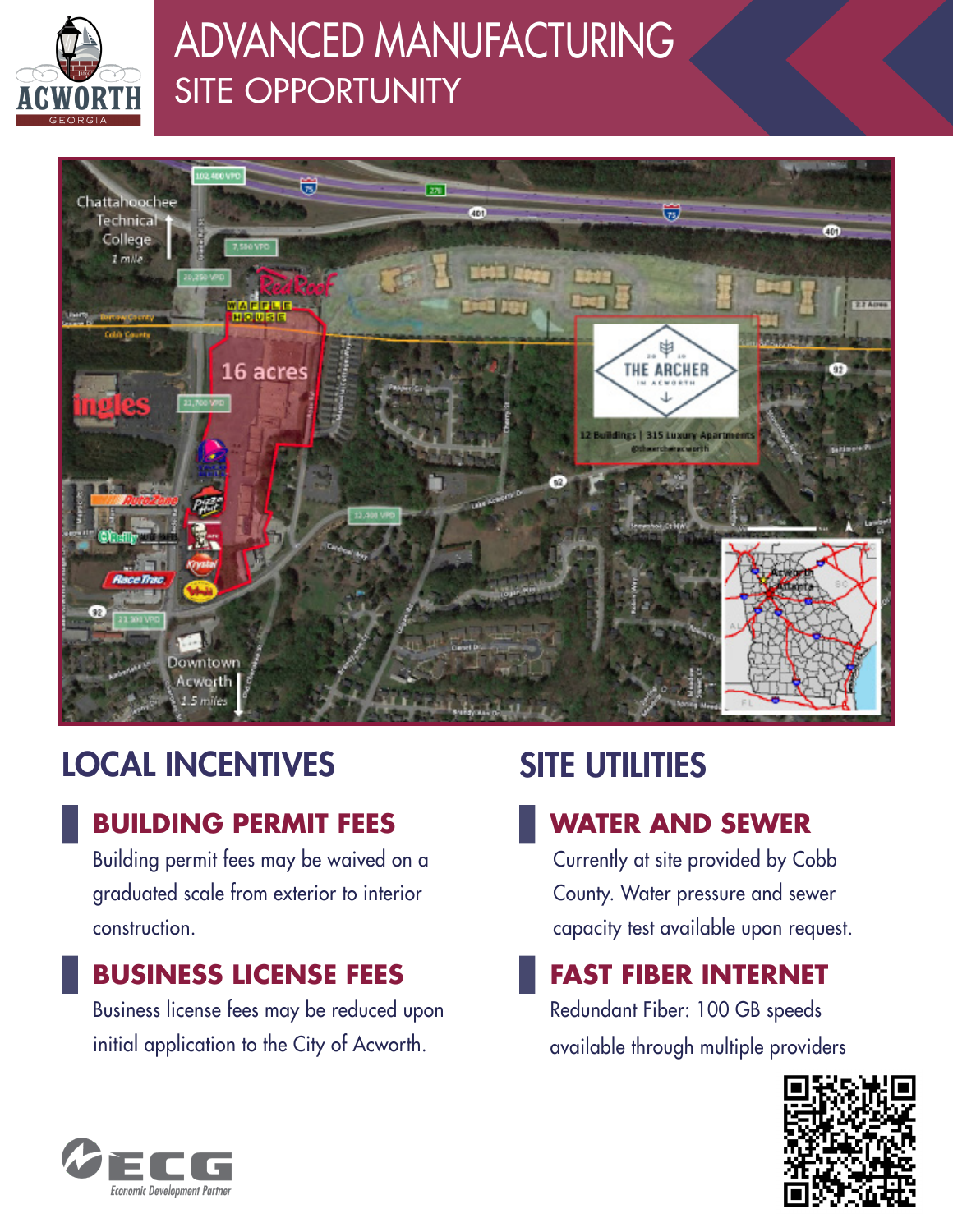

# ADVANCED MANUFACTURING SITE OPPORTUNITY

## STATE INCENTIVES

### **STATE OF GEORGIA OPPORTUNITY ZONE**

New or existing businesses that create two or more jobs are eligible for job tax credits up to \$3,500 per job.

#### **JOB TAX CREDIT**

Businesses in Cobb County can qualify for up to \$1,250 per new job created for up to five years.

#### **INVESTMENT TAX CREDIT**

Companies in manufacturing or telecommunications that have operated in Georgia for at least three years can receive a tax credit of 1% to 5% of qualified capital investments.

#### **QUALITY JOBS TAX CREDIT**

Companies that create at least 50 jobs in a 24-month period at wages that are at least 110% of the county average may qualify for a tax credit of \$2,500 or \$5,000 per job.

#### **PORT TAX CREDIT BONUS**

Georgia companies that increase imports or exports through a Georgia Port by at least 10% may qualify for either a \$1,250 bonus added to the job tax credit or an adjustment to the investment tax credit.

#### **RESEARCH & DEVELOPMENT TAX CREDIT**

Companies that spend on qualified research & development may qualify for a tax credit equal to a percentage of that spending increase.

#### **RETRAINING TAX CREDIT**

Georgia businesses may offset their investment in retraining employees to use new equipment or learn new skills. The credit can equal 50% of direct training expenses up to \$500 per full-time employee per training program.



## EDUCATION & TRAINING

#### **QUALITY HIGH SCHOOLS**

Cobb County School District is in the top 10% of school districts in Georgia.

#### **COLLEGE & CAREER ACADEMIES**

Georgia's College & Career Academies, such as nearby Bartow County College & Career Academy, prepare high school students with real life work experience in careers such as advanced manufacturing.

#### **CHATTAHOOCHEE TECHNICAL COLLEGE**

Chattahoochee Technical College in Acworth has programs in Logistics and Supply Chain Management, Cybersecurity, Industrial Maintenance and Electrical Technology, Precision Machining and Manufacturing, and many other programs related to Advanced Manufacturing.

#### **QUICK START**

Advanced Manufacturing companies in Georgia can leverage the training program Quick Start, which provides no-cost training for workers in new or expanding businesses. Georgia Quick Start is the #1 ranked state workforce training agency in the United States and has trained more than 1 million employees. Each training regimen is designed around the unique needs of each employer.



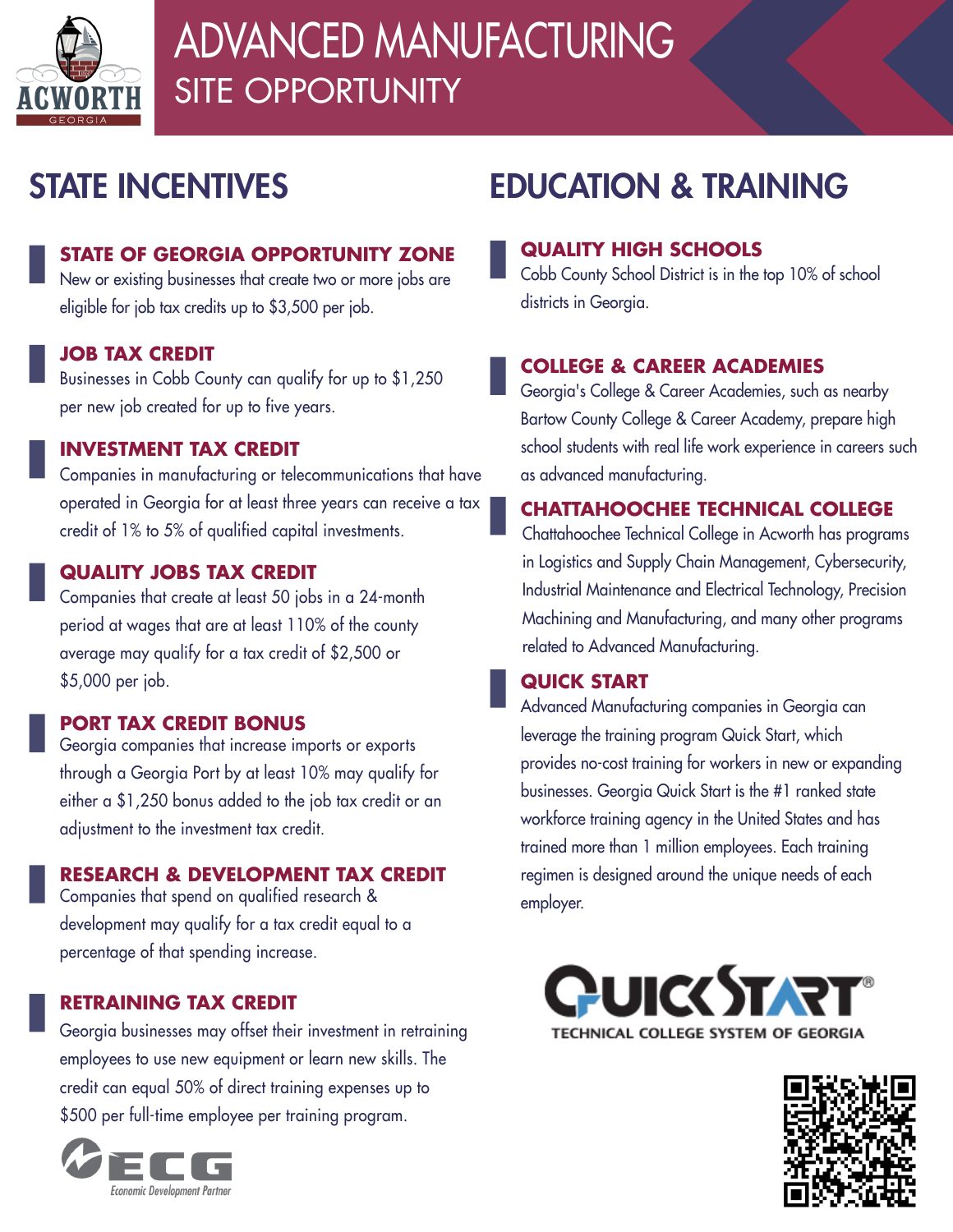

# ADVANCED MANUFACTURING SITE OPPORTUNITY

## QUALITY OF LIFE

### **ACWORTH QUALITY OF LIFE**

Historic Downtown Acworth is known for its shopping! From boutiques, jewelry and gifts shops, bookstores, art galleries, flowers, and antiques, that special gift or one-of-a-kind item is right around the corner. And with award-winning restaurants only a few steps away, there are plenty of options for you to indulge in



a little fine dining, too! Nearby Lake Allatoona boasts ample recreation opportunities - from boating to fishing to hiking. Acworth is less than an hour drive northwest of Atlanta.

# ADVANCED MANUFACTURING

### **MAJOR EMPLOYERS**

Within 45 minutes of Acworth, major Advanced Manufacturing employers include AGC Flat Glass North America, Birla Carbon, Georgia-Pacific, Heidelberg, Kimberly-Clark, Lockheed Martin, and Toyo Tire.

### **WORKFORCE**

#### **TOTAL WORKFORCE 45 MINUTE DRIVE TIME**

| 1,739,858 |
|-----------|
| 67.9%     |
| \$65,785  |
| 4.1%      |
| 30.0 min. |
| 90.2%     |
| 44.4%     |
|           |

*JobsEQ 2020 Q3*



### **ADVANCED MANUFACTURING 45 MINUTE DRIVE TIME**

| Workforce                         | 29,807   |
|-----------------------------------|----------|
| % of Total Workforce              | 1.7%     |
| <b>Average Annual Wages</b>       | \$84,024 |
| Unionization Rate (Manufacturing) | 3.8%     |
| 5-Year Growth                     | $+1,462$ |
| 5-Year % Growth                   | $+1.0%$  |